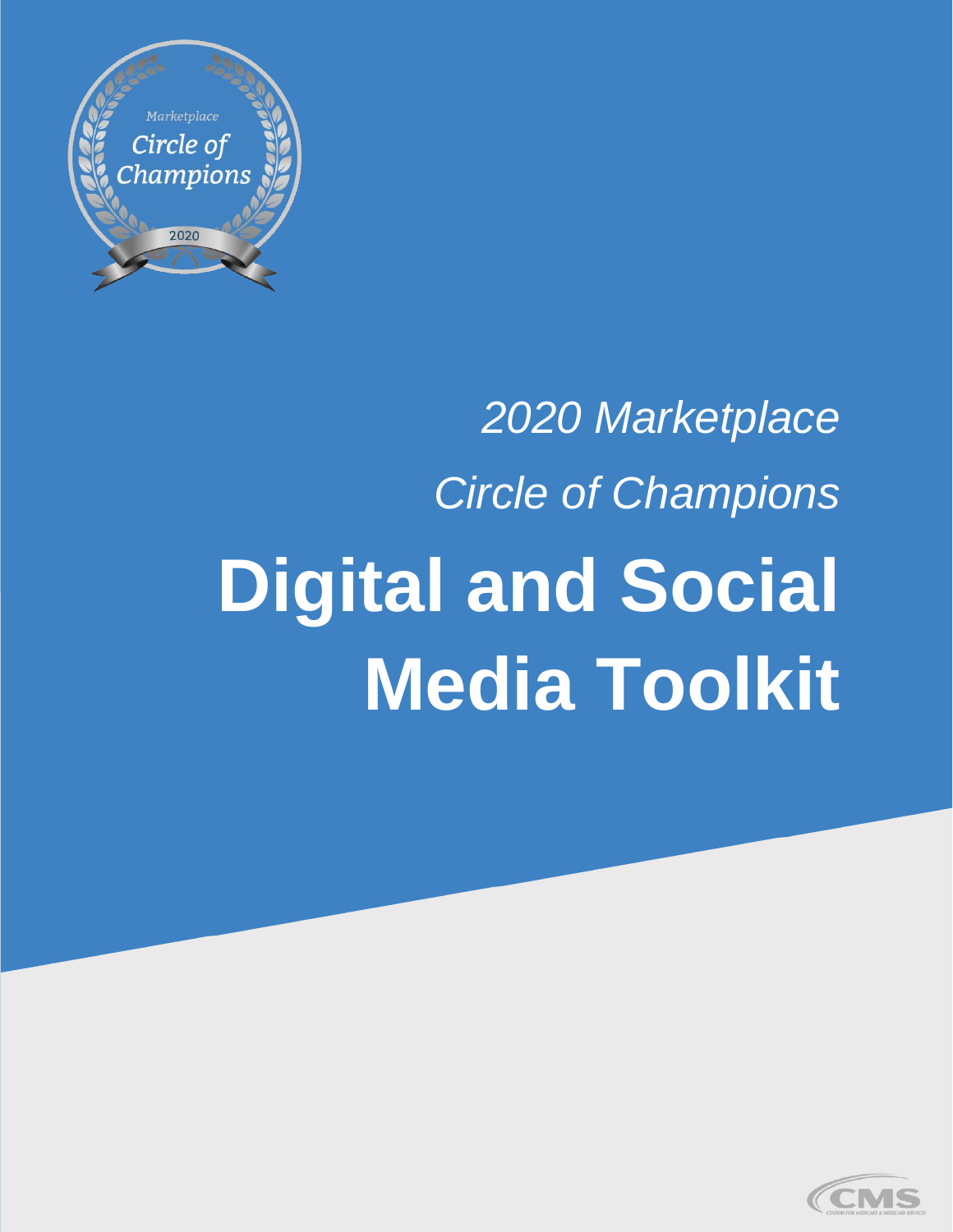# **Welcome to the Marketplace Circle of Champions!**

Congratulations! As recognition for helping 20 or more consumers actively apply for and enroll in plan year 2020 Marketplace coverage, you've earned a spot in the Marketplace Circle of Champions. Through your commitment and support, you're helping Americans access health care, and shaping the Marketplace's future in a positive way.

#### **Promote Your Achievement**

Because of your status as a member of the 2020 Marketplace Circle of Champions, we are providing you with this digital and social media toolkit, tailored exclusively for you, to promote your business within your community and professional and social networks. And don't forget to join the conversation online by using #MarketplaceChampion in all of your posts!

Follow these quick tips to promote your achievement on your website and social media:

Save the commemorative badges and graphics provided in this toolkit by right-clicking one of the images and selecting "save". This will optimize resolution.

**2**

**3**

**1**

Fill in your name in the pre-prepared digital feature story on Page 3. Copy the story from this toolkit and paste it into your website content management system. We recommend that you paste the story as "text only" into your website content management system. You can also upload the graphics or the badge we provided to accompany your story.

Copy the pre-prepared short or long social media post from Pages 4-5 in this toolkit and paste it into your social media account. The short social media post is tailored for use on Twitter or Instagram, while the long social media post is ideal for use on Facebook or LinkedIn. If applicable, add a link to your website into the social media post. You can also upload the graphics or badges we've provided to accompany your social media post.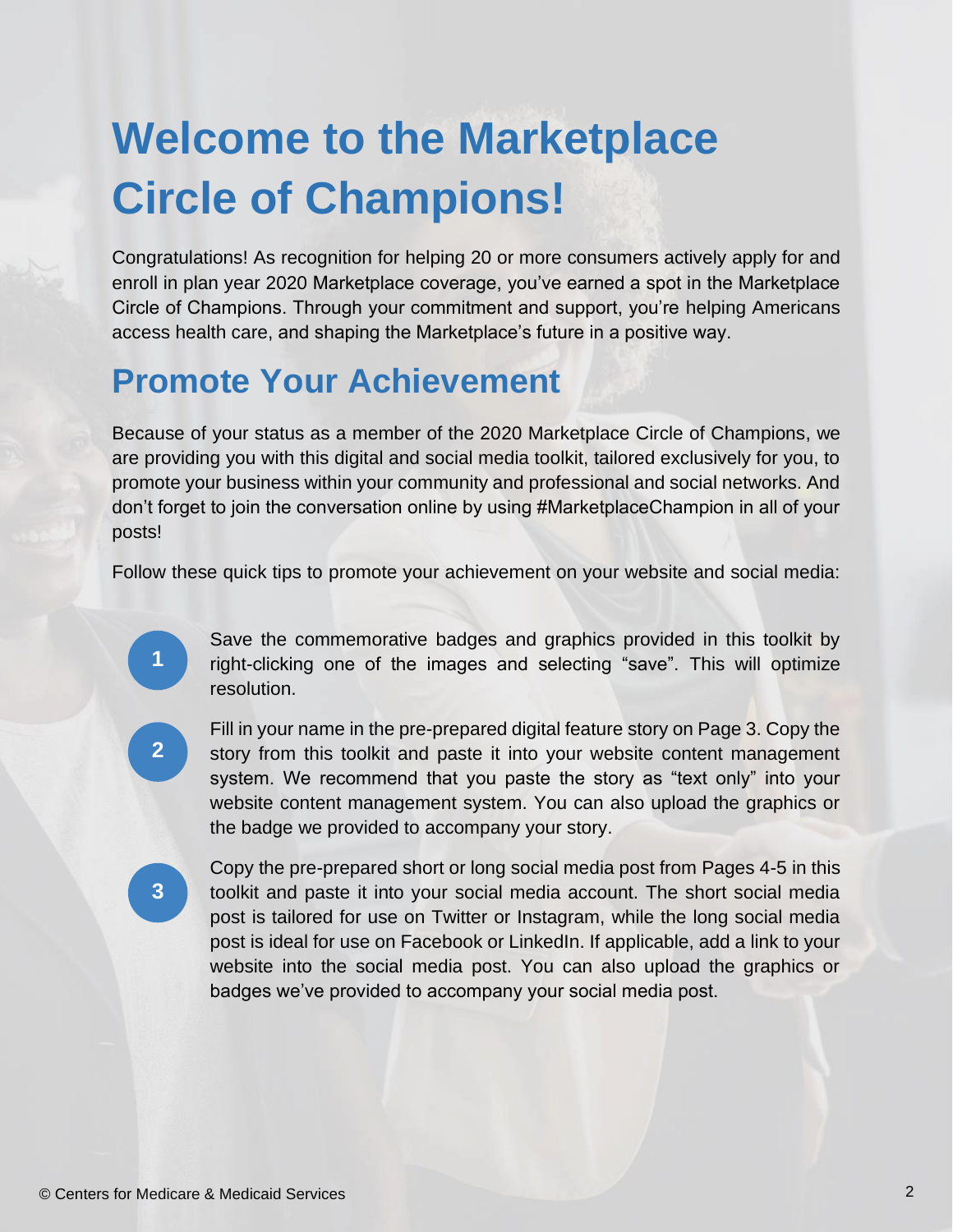## **Digital Feature Story**



### Arthur Kempton achieves nation-wide recognition for helping consumers with qualified health coverage

#### January 22, 2020

Land O Lakes, FL, Arthur Kempton has been recognized for his hard work and expertise in helping consumers enroll in and manage qualified health coverage through the Health Insurance Marketplace.

This achievement from the Centers for Medicare & Medicaid Services (CMS) as a member of the 2020 Marketplace Circle of Champions highlights Arthur Kempton's success in actively enrolling 20 or more consumers during this Open Enrollment Period.

"Agents and brokers play a vital role in helping consumers access qualified health coverage and navigate their new health insurance plans throughout the year," said Randy Pate, Director of the Center for Consumer Information & Insurance Oversight within CMS, which oversees the Marketplace. "We thank Arthur Kempton for his dedication to providing exceptional service in helping Americans get coverage."

The Marketplace Circle of Champions program recognizes the hard work, expertise, and service of Marketplace-registered agents and brokers. Agents and brokers who assist 20 or more consumers qualify for the Marketplace Circle of Champions.

Eligible consumers can enroll in Marketplace coverage during this year's Open Enrollment Period, which runs November 1 – December 15, 2019. Consumers with questions about their coverage or who would like help enrolling, can contact Arthur Kempton @ (813) 995-2821 or email art@kemptonfinancial.com.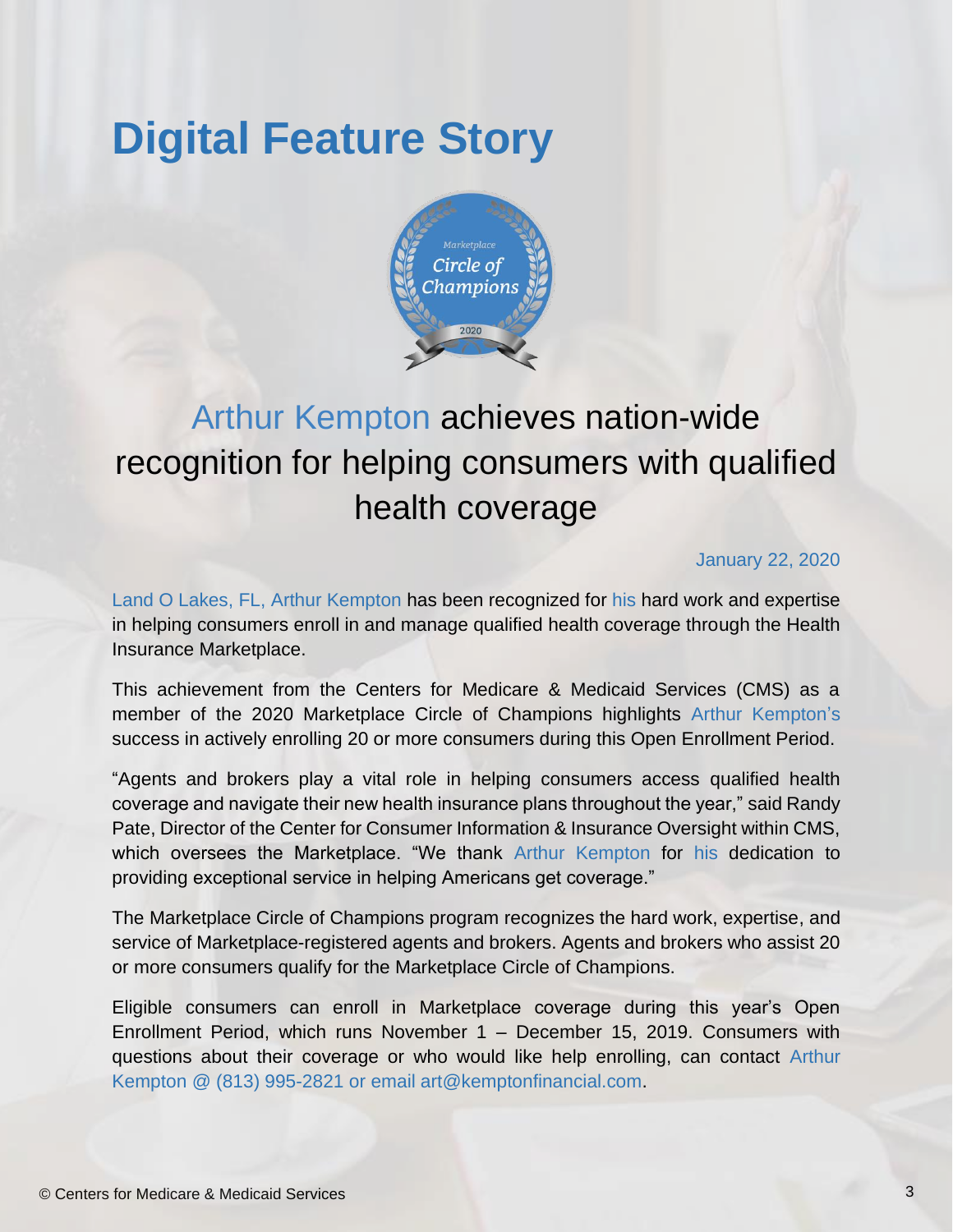# **Short Social Media Post**

I'm proud to announce I've achieved national recognition for helping over 20 consumers enroll in and manage their Marketplace coverage: [LINK TO DIGITAL FEATURE STORY IF APPLICABLE]



How to save this image:

Download the image above by right clicking on the image, or save the file named "Circle of Champions short social" from the folder that was hyperlinked in your recognition email. There are several file formats available in the folder.